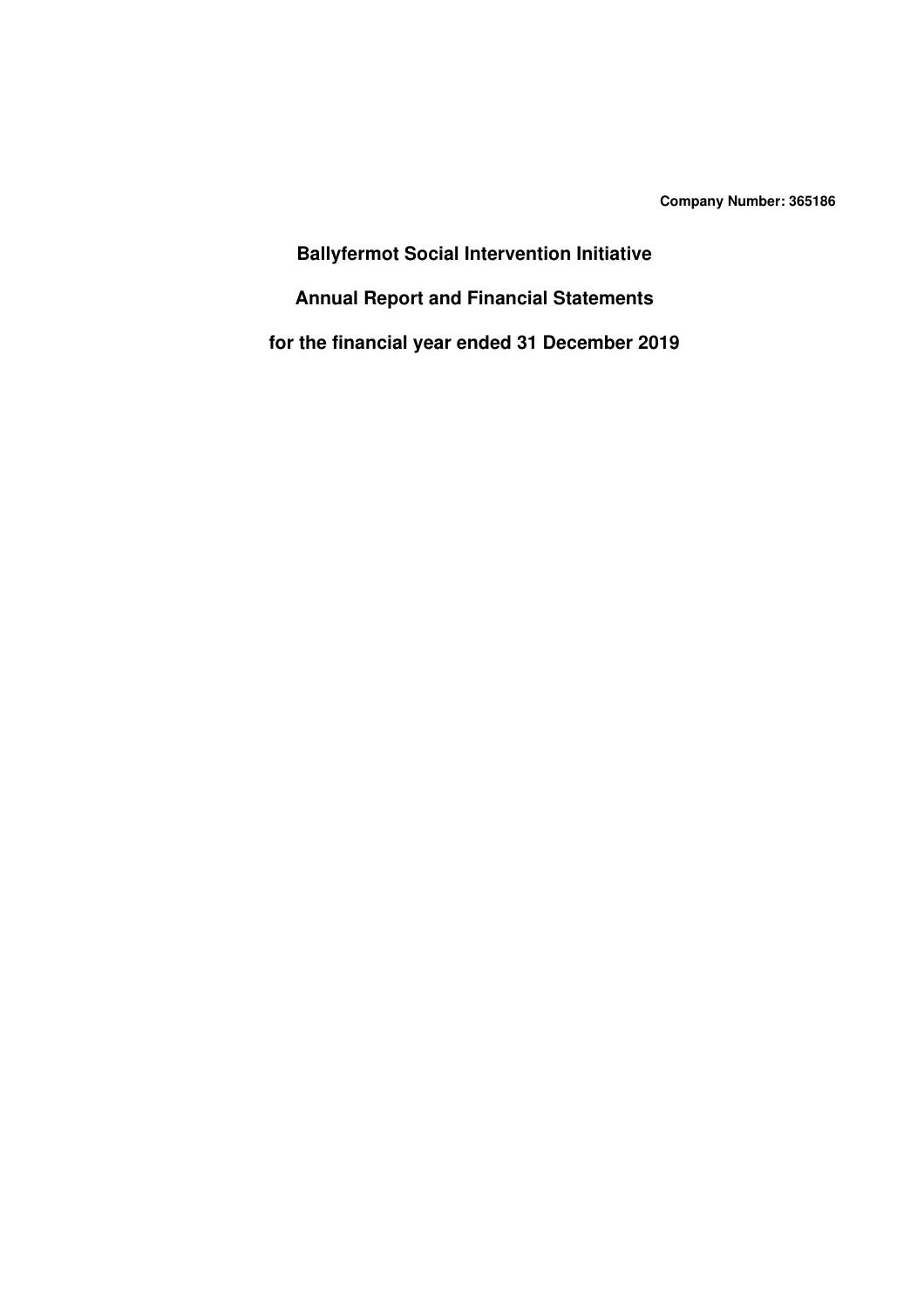## **Ballyfermot Social Intervention Initiative CONTENTS**

|                                                             | Page            |
|-------------------------------------------------------------|-----------------|
| Directors and Other Information                             | 3               |
| Directors' Report                                           | $4 - 5$         |
| Directors' Responsibilities Statement                       | 6               |
| Independent Auditor's Report                                | $7 - 8$         |
| Appendix to the Independent Auditor's Report                | 9               |
| Profit and Loss Account                                     | 10 <sub>1</sub> |
| <b>Balance Sheet</b>                                        | 11              |
| Reconciliation of Members' Funds                            | 12 <sub>2</sub> |
| <b>Cash Flow Statement</b>                                  | 13              |
| Notes to the Financial Statements                           | $14 - 18$       |
| Supplementary Information on Income and Expenditure Account | 20              |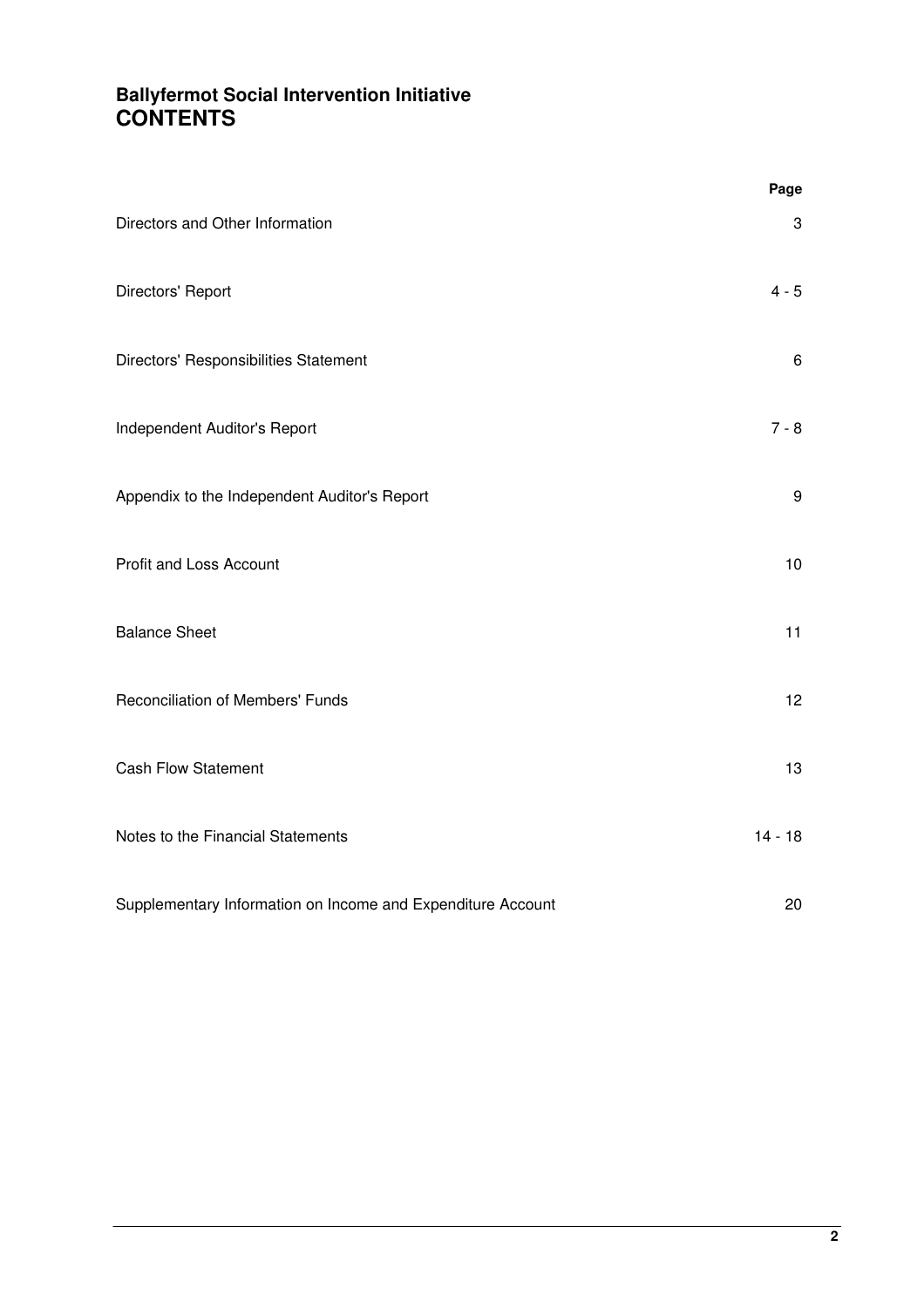## **Ballyfermot Social Intervention Initiative DIRECTORS AND OTHER INFORMATION**

| <b>Directors</b>                              | Amanda McCoy<br>Susan Menton<br>Audrey Burke (Appointed 13 February 2019)<br>Sean Mangan (Appointed 5 March 2020)<br>Veronica Halpin (Resigned 6 December 2019) |
|-----------------------------------------------|-----------------------------------------------------------------------------------------------------------------------------------------------------------------|
| <b>Company Secretary</b>                      | Sue Menton (Appointed 30 June 2019)                                                                                                                             |
| <b>Company Number</b>                         | 365186                                                                                                                                                          |
| <b>Charity Number</b>                         | CHY 15471                                                                                                                                                       |
| <b>Registered Office and Business Address</b> | 83 Cherry Orchard Crescent<br>Cherry Orchard<br>Dublin 10                                                                                                       |
| <b>Auditors</b>                               | Donal McKenna & Co<br><b>Chartered Accountants &amp; Statutory Auditors</b><br>31 Waterloo Road<br><b>Ballsbridge</b><br>Dublin 4                               |
| <b>Bankers</b>                                | Bank of Ireland<br>Ballyfermot<br>Dublin 10                                                                                                                     |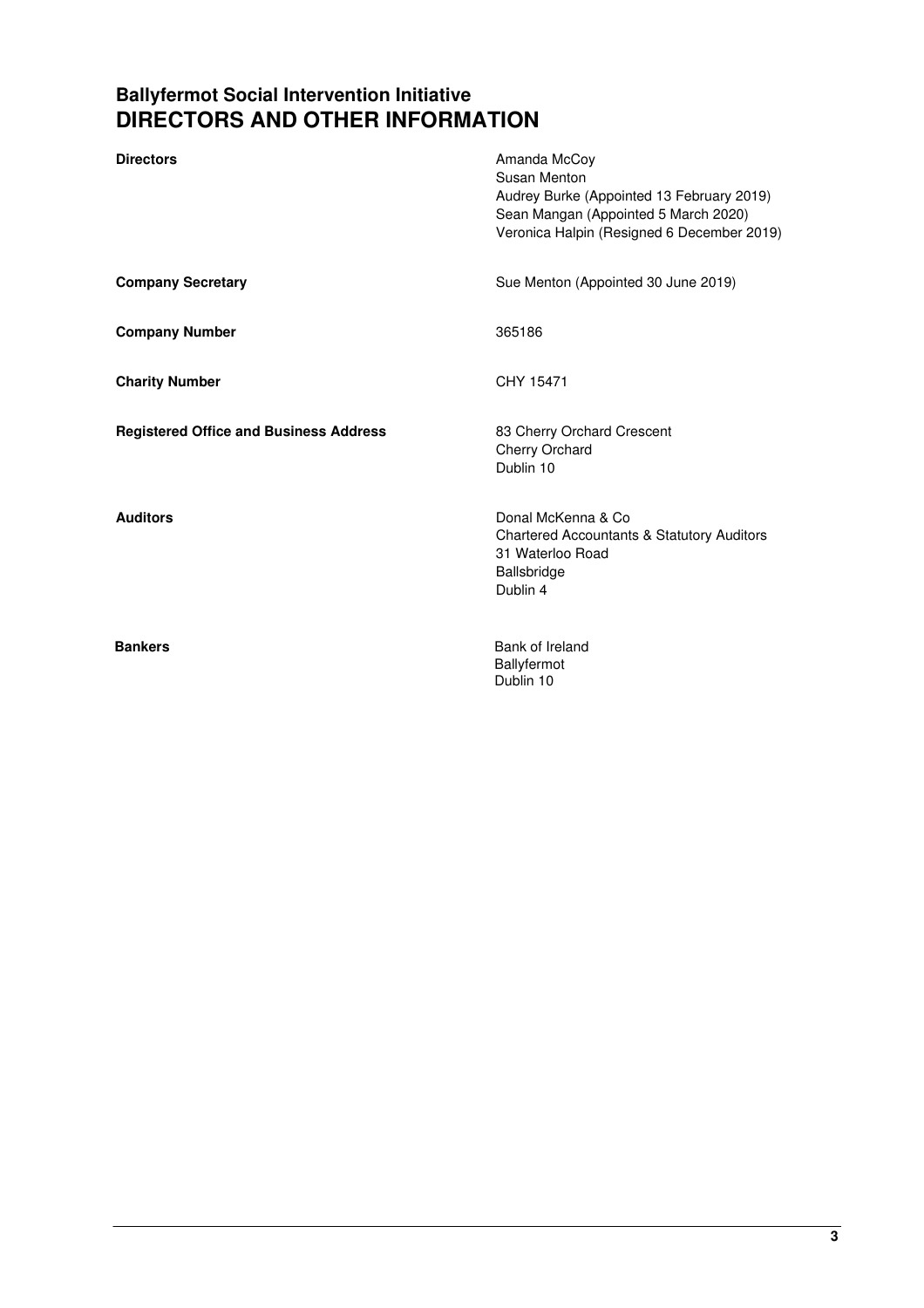## **Ballyfermot Social Intervention Initiative DIRECTORS' REPORT**

for the financial year ended 31 December 2019

The directors present their report and the audited financial statements for the financial year ended 31 December 2019.

#### **Principal Activity**

The principal activity of the company is to assist young people to refrain from anti social behaviour and to encourage them in activities that enrich their lives and that of their communities through the operation of a community development scheme in the Ballyfermot and Cherry Orchard area.

The Company is limited by guarantee not having a share capital.

The liability of the members is limited. Every member of the company undertakes to contribute to the assets of the company in the event of it being wound up while they are members or within one year thereafter for the payment of debts and liabilities of the company contracted before they cease to be members and the costs, charges and expenses of winding up and for the adjustment of the rights of the contributors among themselves for such amount as may be required not exceeding €2.

#### **Financial Results**

The surplus/(deficit) for the financial year after providing for depreciation amounted to  $\epsilon$ 5,464 (2018 -  $\epsilon$ (289)).

At the end of the financial year, the company has assets of €48,402 (2018 - €46,257) and liabilities of €26,423 (2018 - €29,742). The net assets of the company have increased by €5,464.

#### **Directors and Secretary**

The directors who served throughout the financial year, except as noted, were as follows:

Amanda McCoy Susan Menton Audrey Burke (Appointed 13 February 2019) Sean Mangan (Appointed 5 March 2020) Veronica Halpin (Resigned 6 December 2019)

The secretary who served throughout the financial year was Sue Menton.

In accordance with the Constitution, the directors retire by rotation and, being eligible, offer themselves for re-election.

#### Susan Menton

In accordance with the Constitution, the following directors having been appointed since the last Annual General Meeting retire and being eligible, offer themselves for re-election.

Sean Mangan

#### **Future Developments**

The company plans to continue its present activities and current trading levels. Employees are kept as fully informed as practicable about developments within the business.

#### **Post Balance Sheet Events**

There have been no significant events affecting the company since the financial year-end.

#### **Auditors**

The auditors, Donal McKenna & Co, (Chartered Accountants & Statutory Auditors) have indicated their willingness to continue in office in accordance with the provisions of section 383(2) of the Companies Act 2014.

#### **Statement on Relevant Audit Information**

In accordance with section 330 of the Companies Act 2014, so far as each of the persons who are directors at the time this report is approved are aware, there is no relevant audit information of which the statutory auditors are unaware. The directors have taken all steps that they ought to have taken to make themselves aware of any relevant audit information and they have established that the statutory auditors are aware of that information.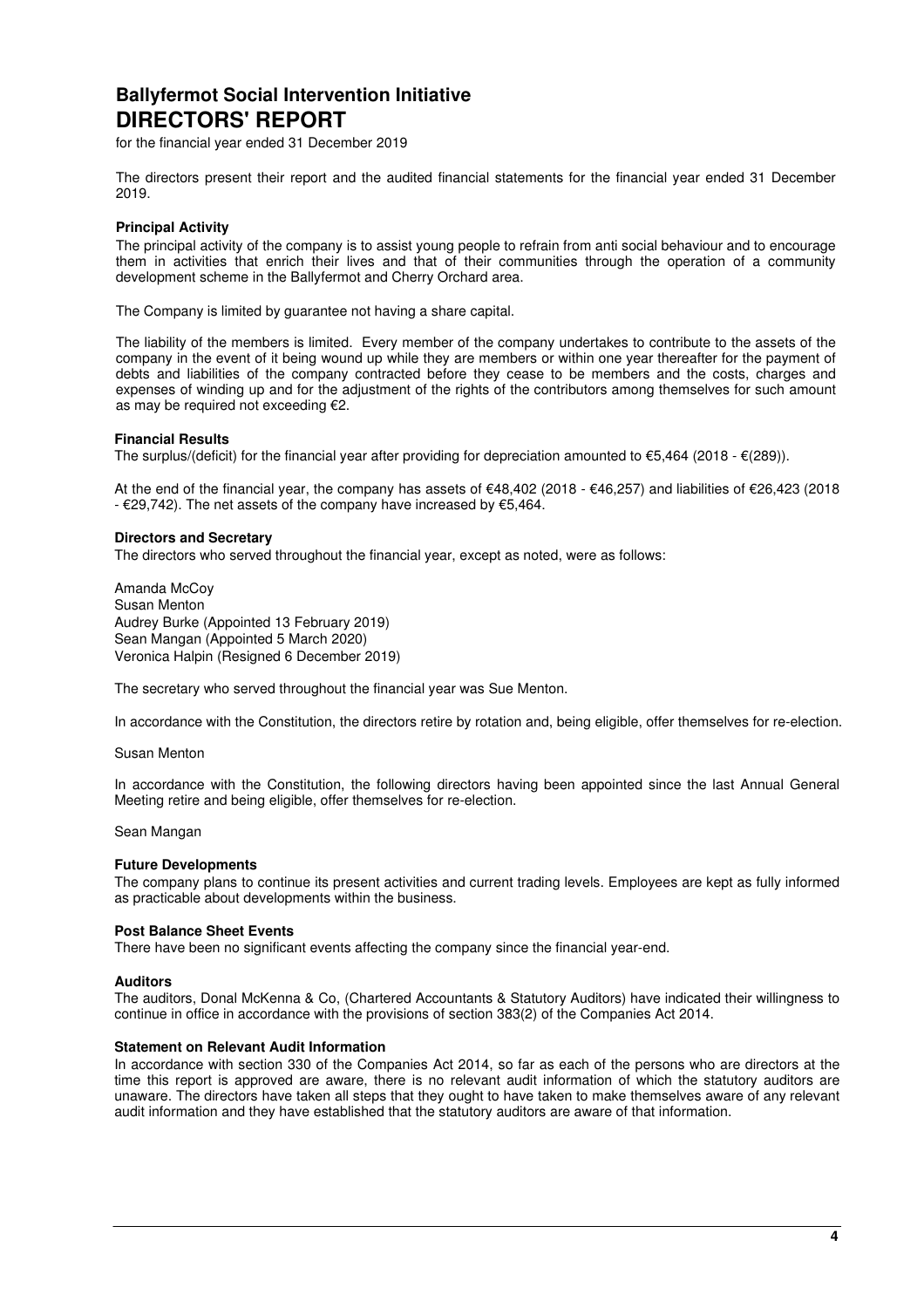## **Ballyfermot Social Intervention Initiative DIRECTORS' REPORT**

for the financial year ended 31 December 2019

#### **Accounting Records**

To ensure that adequate accounting records are kept in accordance with sections 281 to 285 of the Companies Act 2014, the directors have employed appropriately qualified accounting personnel and have maintained appropriate computerised accounting systems. The accounting records are located at the company's office at 83 Cherry Orchard Crescent, Cherry Orchard, Dublin 10.

**\_\_\_\_\_\_\_\_\_\_\_\_\_\_\_\_\_\_\_\_\_\_\_\_\_\_\_ \_\_\_\_\_\_\_\_\_\_\_\_\_\_\_\_\_\_\_\_\_\_\_\_\_\_\_**

**Signed on behalf of the board**

**Amanda McCoy Susan Menton Director Director**

**27 May 2020 27 May 2020**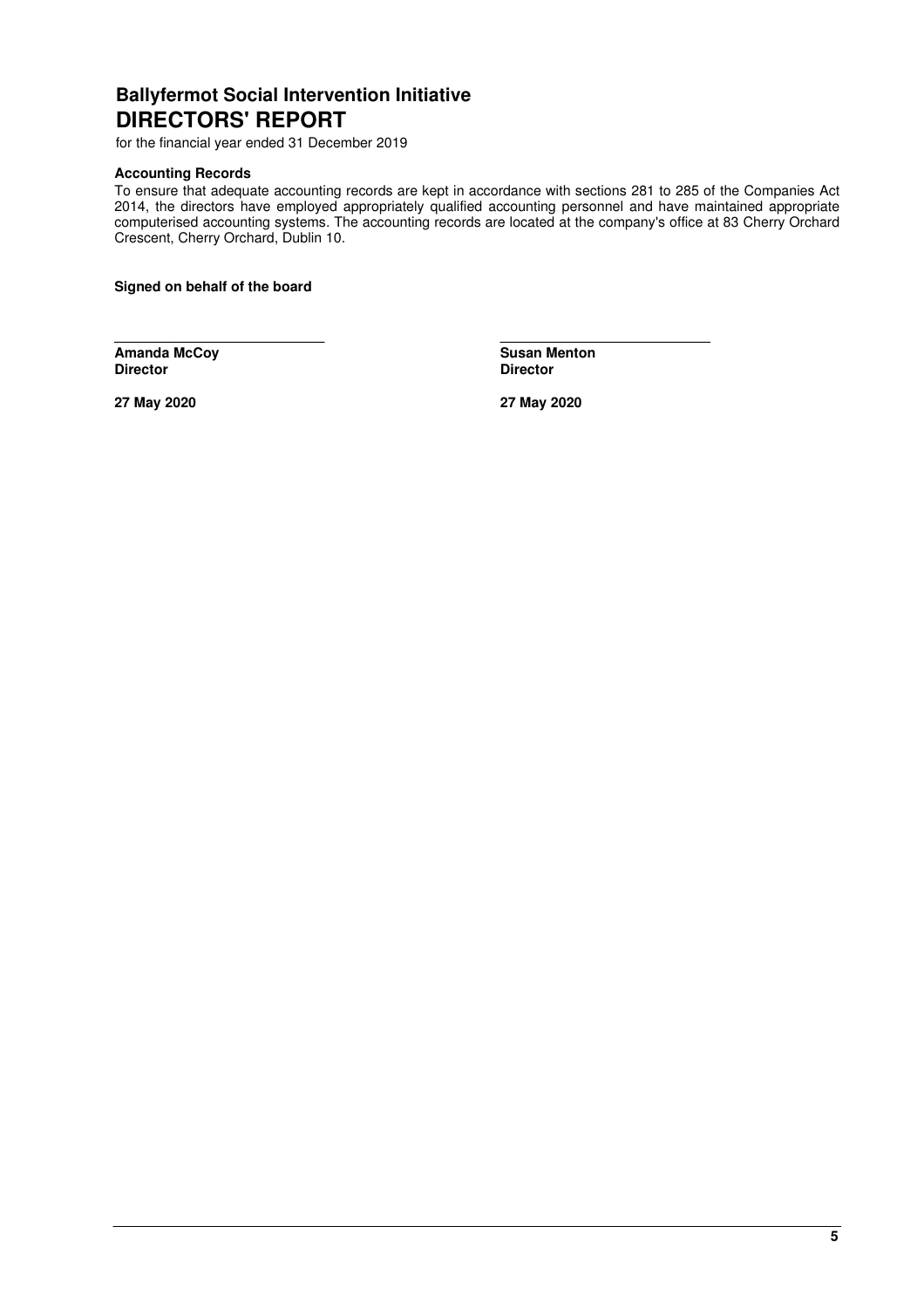## **Ballyfermot Social Intervention Initiative DIRECTORS' RESPONSIBILITIES STATEMENT**

for the financial year ended 31 December 2019

The directors are responsible for preparing the Directors' Report and the financial statements in accordance with applicable Irish law and regulations.

Irish company law requires the directors to prepare financial statements for each financial year. Under the law the directors have elected to prepare the financial statements in accordance with the Companies Act 2014 and FRS 102 "The Financial Reporting Standard applicable in the UK and Republic of Ireland", applying Section 1A of that Standard, issued by the Financial Reporting Council. Under company law, the directors must not approve the financial statements unless they are satisfied that they give a true and fair view of the assets, liabilities and financial position of the company as at the financial year end date and of the surplus or deficit of the company for the financial year and otherwise comply with the Companies Act 2014.

In preparing these financial statements, the directors are required to:

- select suitable accounting policies for the company financial statements and then apply them consistently;
- make judgements and accounting estimates that are reasonable and prudent;
- state whether the financial statements have been prepared in accordance with applicable accounting standards, identify those standards, and note the effect and the reasons for any material departure from those standards; and
- prepare the financial statements on the going concern basis unless it is inappropriate to presume that the company will continue in business.

The directors are responsible for ensuring that the company keeps or causes to be kept adequate accounting records which correctly explain and record the transactions of the company, enable at any time the assets, liabilities, financial position and surplus or deficit of the company to be determined with reasonable accuracy, enable them to ensure that the financial statements and Directors' Report comply with the Companies Act 2014 and enable the financial statements to be readily and properly audited. They are also responsible for safeguarding the assets of the company and hence for taking reasonable steps for the prevention and detection of fraud and other irregularities.

In so far as the directors are aware:

- there is no relevant audit information (information needed by the company's auditor in connection with preparing the auditor's report) of which the company's auditor is unaware, and
- the directors have taken all the steps that they ought to have taken to make themselves aware of any relevant audit information and to establish that the company's auditor is aware of that information.

**\_\_\_\_\_\_\_\_\_\_\_\_\_\_\_\_\_\_\_\_\_\_\_\_\_\_\_ \_\_\_\_\_\_\_\_\_\_\_\_\_\_\_\_\_\_\_\_\_\_\_\_\_\_\_**

#### **Signed on behalf of the board**

**Amanda McCov Susan Menton Director Director**

**27 May 2020 27 May 2020**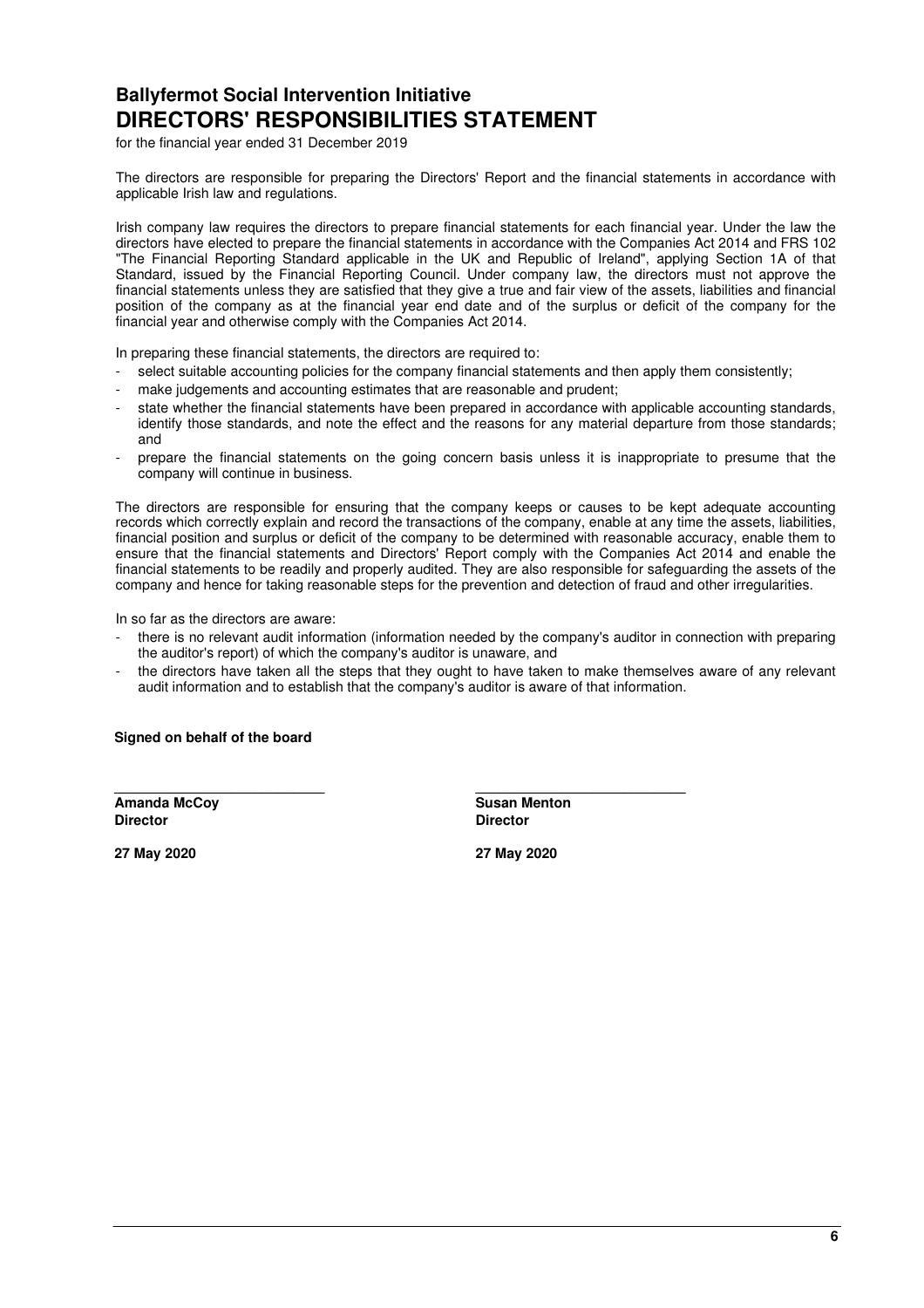### **INDEPENDENT AUDITOR'S REPORT to the Members of Ballyfermot Social Intervention Initiative**

#### **Report on the audit of the financial statements**

#### **Opinion**

We have audited the financial statements of Ballyfermot Social Intervention Initiative ('the company') for the financial year ended 31 December 2019 which comprise the Profit and Loss Account, the Balance Sheet, the Reconciliation of Members' Funds, the Cash Flow Statement and the related notes to the financial statements, including a summary of significant accounting policies set out in note 2. The financial reporting framework that has been applied in their preparation is Irish Law and FRS 102 "The Financial Reporting Standard applicable in the UK and Republic of Ireland", applying Section 1A of that Standard.

In our opinion the financial statements:

- give a true and fair view of the assets, liabilities and financial position of the company as at 31 December 2019 and of its profit for the financial year then ended;
- have been properly prepared in accordance with FRS 102 "The Financial Reporting Standard applicable in the UK and Republic of Ireland", applying Section 1A of that Standard; and
- have been properly prepared in accordance with the requirements of the Companies Act 2014.

#### **Basis for opinion**

We conducted our audit in accordance with International Standards on Auditing (Ireland) (ISAs (Ireland)) and applicable law. Our responsibilities under those standards are further described in the Auditor's responsibilities for the audit of the financial statements section of our report. We are independent of the company in accordance with ethical requirements that are relevant to our audit of financial statements in Ireland, including the Ethical Standard for Auditors (Ireland) issued by the Irish Auditing and Accounting Supervisory Authority (IAASA), and the Provisions Available for Audits of Small Entities, in the circumstances set out in note 4 to the financial statements, and we have fulfilled our other ethical responsibilities in accordance with these requirements. We believe that the audit evidence we have obtained is sufficient and appropriate to provide a basis for our opinion.

#### **Conclusions relating to going concern**

We have nothing to report in respect of the following matters in relation to which ISAs (Ireland) require us to report to you where:

- the directors' use of the going concern basis of accounting in the preparation of the financial statements is not appropriate; or
- the directors have not disclosed in the financial statements any identified material uncertainties that may cast significant doubt about the company's ability to continue to adopt the going concern basis of accounting for a period of at least twelve months from the date when the financial statements are authorised for issue.

#### **Other Information**

The directors are responsible for the other information. The other information comprises the information included in the annual report other than the financial statements and our Auditor's Report thereon. Our opinion on the financial statements does not cover the other information and, except to the extent otherwise explicitly stated in our report, we do not express any form of assurance conclusion thereon.

In connection with our audit of the financial statements, our responsibility is to read the other information and, in doing so, consider whether the other information is materially inconsistent with the financial statements or our knowledge obtained in the audit, or otherwise appears to be materially misstated. If we identify such material inconsistencies or apparent material misstatements, we are required to determine whether there is a material misstatement in the financial statements or a material misstatement of the other information. If, based on the work we have performed, we conclude that there is a material misstatement of this other information, we are required to report that fact. We have nothing to report in this regard.

#### **Opinions on other matters prescribed by the Companies Act 2014**

Based solely on the work undertaken in the course of the audit, we report that:

- in our opinion, the information given in the Directors' Report for the financial year for which the financial statements are prepared is consistent with the financial statements; and
- in our opinion, the Directors' Report has been prepared in accordance with the Companies Act 2014.

We have obtained all the information and explanations which we consider necessary for the purposes of our audit. In our opinion the accounting records of the company were sufficient to permit the financial statements to be readily and properly audited. The financial statements are in agreement with the accounting records.

#### **Matters on which we are required to report by exception**

Based on the knowledge and understanding of the company and its environment obtained in the course of the audit, we have not identified any material misstatements in the Directors' Report. The Companies Act 2014 requires us to report to you if, in our opinion, the disclosures of directors' remuneration and transactions required by sections 305 to 312 of the Act are not made. We have nothing to report in this regard.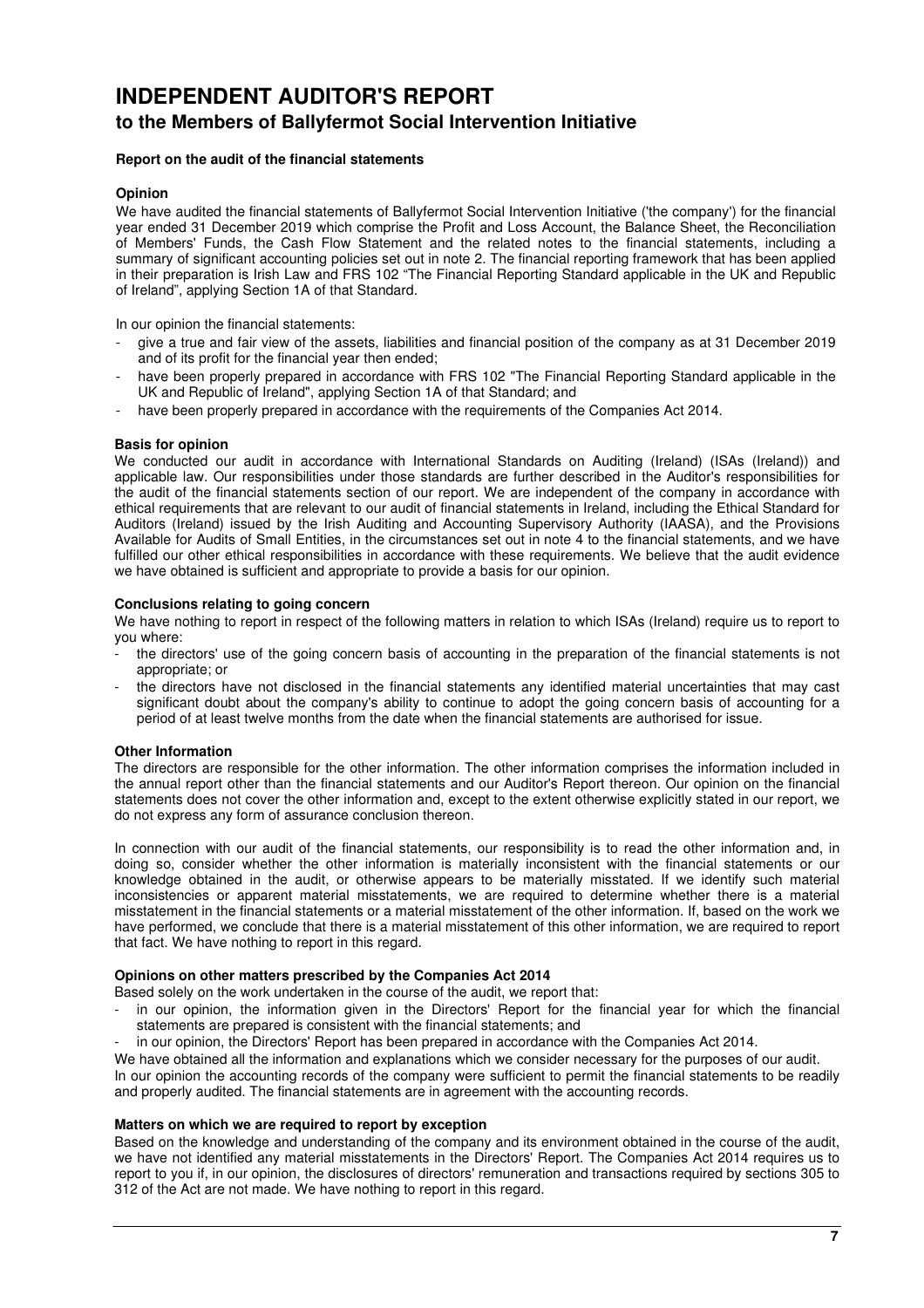### **INDEPENDENT AUDITOR'S REPORT to the Members of Ballyfermot Social Intervention Initiative**

#### **Respective responsibilities**

#### **Responsibilities of directors for the financial statements**

As explained more fully in the Directors' Responsibilities Statement, the directors are responsible for the preparation of the financial statements and for being satisfied that they give a true and fair view, and for such internal control as they determine is necessary to enable the preparation of financial statements that are free from material misstatement, whether due to fraud or error.

In preparing the financial statements, the directors are responsible for assessing the company's ability to continue as a going concern, disclosing, as applicable, matters related to going concern and using the going concern basis of accounting unless management either intends to liquidate the company or to cease operation, or has no realistic alternative but to do so.

#### **Auditor's responsibilities for the audit of the financial statements**

Our objectives are to obtain reasonable assurance about whether the financial statements as a whole are free from material misstatement, whether due to fraud or error, and to issue an Auditor's Report that includes our opinion. Reasonable assurance is a high level of assurance, but is not a guarantee that an audit conducted in accordance with ISAs (Ireland) will always detect a material misstatement when it exists. Misstatements can arise from fraud or error and are considered material if, individually or in aggregate, they could reasonably be expected to influence the economic decisions of users taken on the basis of these financial statements.

A further description of our responsibilities for the audit of the financial statements is contained in the appendix to this report, located at page 9, which is to be read as an integral part of our report.

#### **The purpose of our audit work and to whom we owe our responsibilities**

Our report is made solely to the company's members, as a body, in accordance with section 391 of the Companies Act 2014. Our audit work has been undertaken so that we might state to the company's members those matters we are required to state to them in an Auditor's Report and for no other purpose. To the fullest extent permitted by law, we do not accept or assume any responsibility to anyone other than the company and the company's members, as a body, for our audit work, for this report, or for the opinions we have formed.

**\_\_\_\_\_\_\_\_\_\_\_\_\_\_\_\_\_\_\_\_\_\_\_\_\_\_\_\_\_\_\_\_\_\_ Donal McKenna for and on behalf of DONAL MCKENNA & CO** Chartered Accountants & Statutory Auditors 31 Waterloo Road Ballsbridge Dublin 4

**27 May 2020**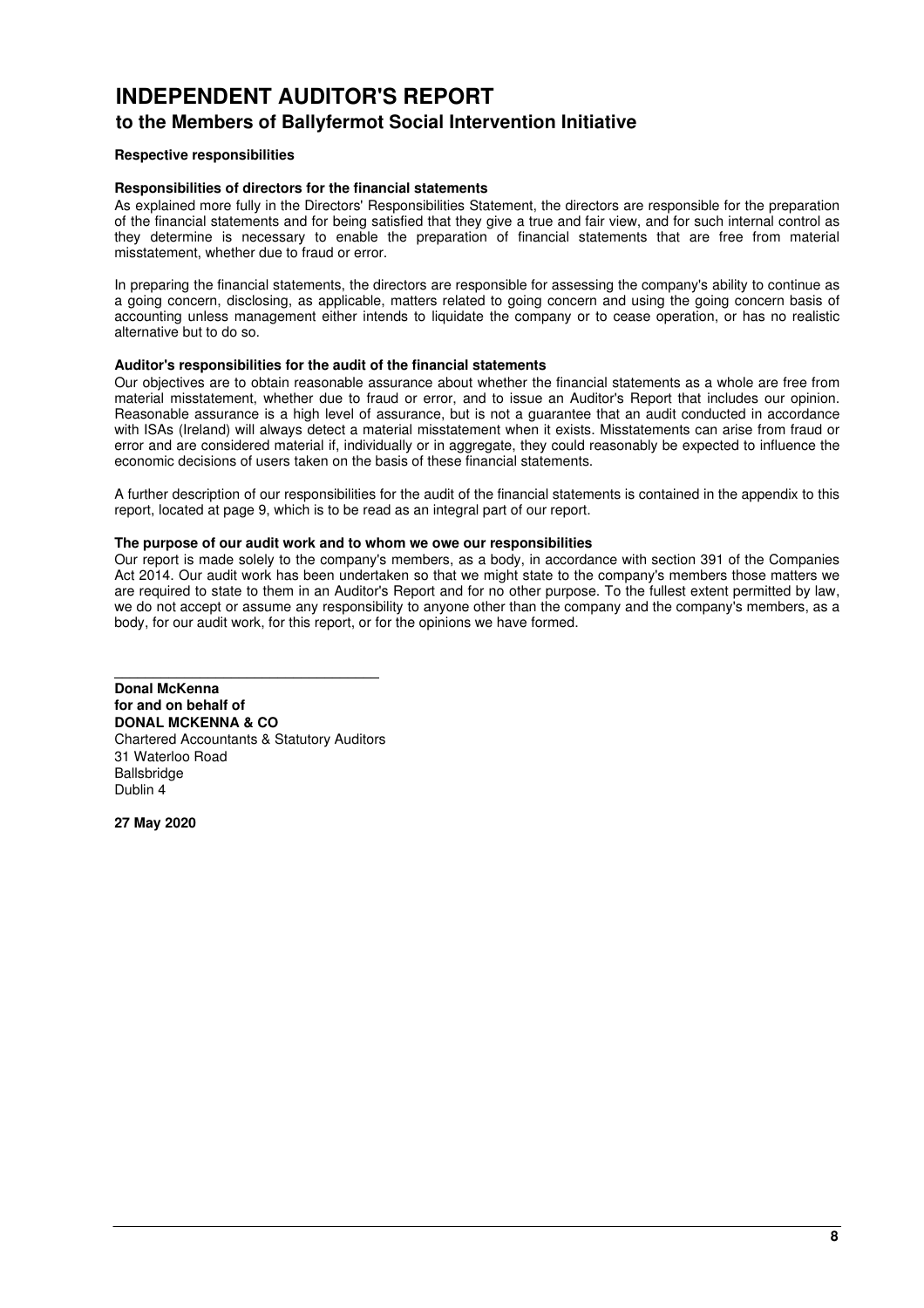## **Ballyfermot Social Intervention Initiative APPENDIX TO THE INDEPENDENT AUDITOR'S REPORT**

#### **Further information regarding the scope of our responsibilities as auditor**

As part of an audit in accordance with ISAs (Ireland), we exercise professional judgement and maintain professional scepticism throughout the audit. We also:

- Identify and assess the risks of material misstatement of the financial statements, whether due to fraud or error, design and perform audit procedures responsive to those risks, and obtain audit evidence that is sufficient and appropriate to provide a basis for our opinion. The risk of not detecting a material misstatement resulting from fraud is higher than for one resulting from error, as fraud may involve collusion, forgery, intentional omissions, misrepresentations, or the override of internal control.
- Obtain an understanding of internal control relevant to the audit in order to design audit procedures that are appropriate in the circumstances, but not for the purpose of expressing an opinion on the effectiveness of the company's internal control.
- Evaluate the appropriateness of accounting policies used and the reasonableness of accounting estimates and related disclosures made by the directors.
- Conclude on the appropriateness of the directors' use of the going concern basis of accounting and, based on the audit evidence obtained, whether a material uncertainty exists related to events or conditions that may cast significant doubt on the company's ability to continue as a going concern. If we conclude that a material uncertainty exists, we are required to draw attention in our Auditor's Report to the related disclosures in the financial statements or, if such disclosures are inadequate, to modify our opinion. Our conclusions are based on the audit evidence obtained up to the date of our Auditor's Report. However, future events or conditions may cause the company to cease to continue as a going concern.
- Evaluate the overall presentation, structure and content of the financial statements, including the disclosures, and whether the financial statements represent the underlying transactions and events in a manner that achieves fair presentation.

We communicate with those charged with governance regarding, among other matters, the planned scope and timing of the audit and significant audit findings, including any significant deficiencies in internal control that we identify during our audit.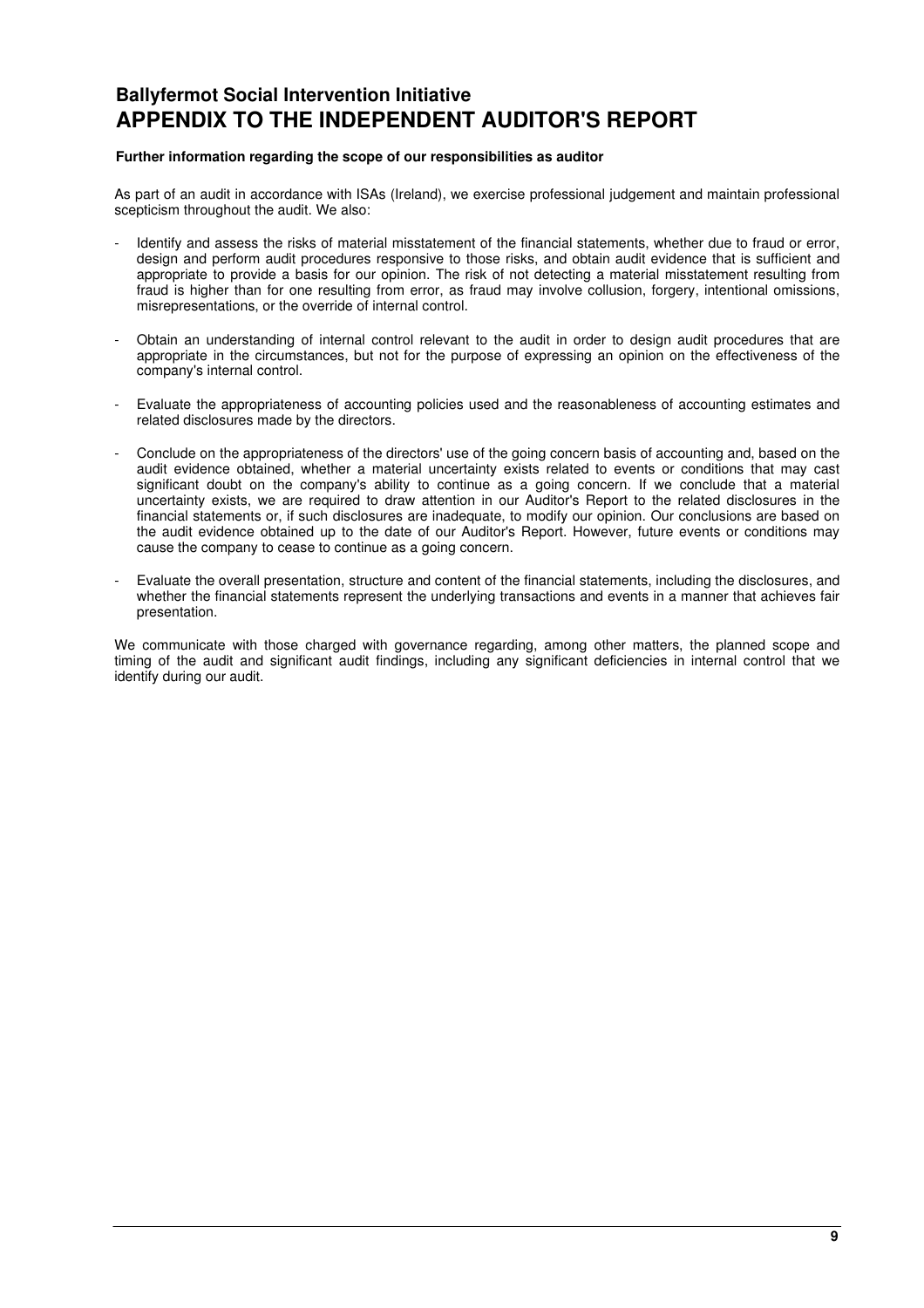# **Ballyfermot Social Intervention Initiative PROFIT AND LOSS ACCOUNT**

for the financial year ended 31 December 2019

|                                      |              | 2019       | 2018       |
|--------------------------------------|--------------|------------|------------|
|                                      | <b>Notes</b> | €          | €          |
| <b>Turnover</b>                      |              | 119,112    | 115,572    |
| <b>Gross profit</b>                  |              | 119,112    | 115,572    |
| Administrative expenses              |              | (113, 648) | (115, 861) |
| Profit/(Loss) before taxation        |              | 5,464      | (289)      |
| Tax on profit/(loss)                 |              |            |            |
| Profit/(Loss) for the financial year |              | 5,464      | (289)      |
| <b>Total comprehensive income</b>    |              | 5,464      | (289)      |
|                                      |              |            |            |

**Approved by the board on 27 May 2020 and signed on its behalf by:**

**\_\_\_\_\_\_\_\_\_\_\_\_\_\_\_\_\_\_\_\_\_\_\_\_\_\_\_\_\_\_ \_\_\_\_\_\_\_\_\_\_\_\_\_\_\_\_\_\_\_\_\_\_\_\_\_\_\_\_\_\_ Amanda McCoy Susan Menton**<br>Director **Director Director Director**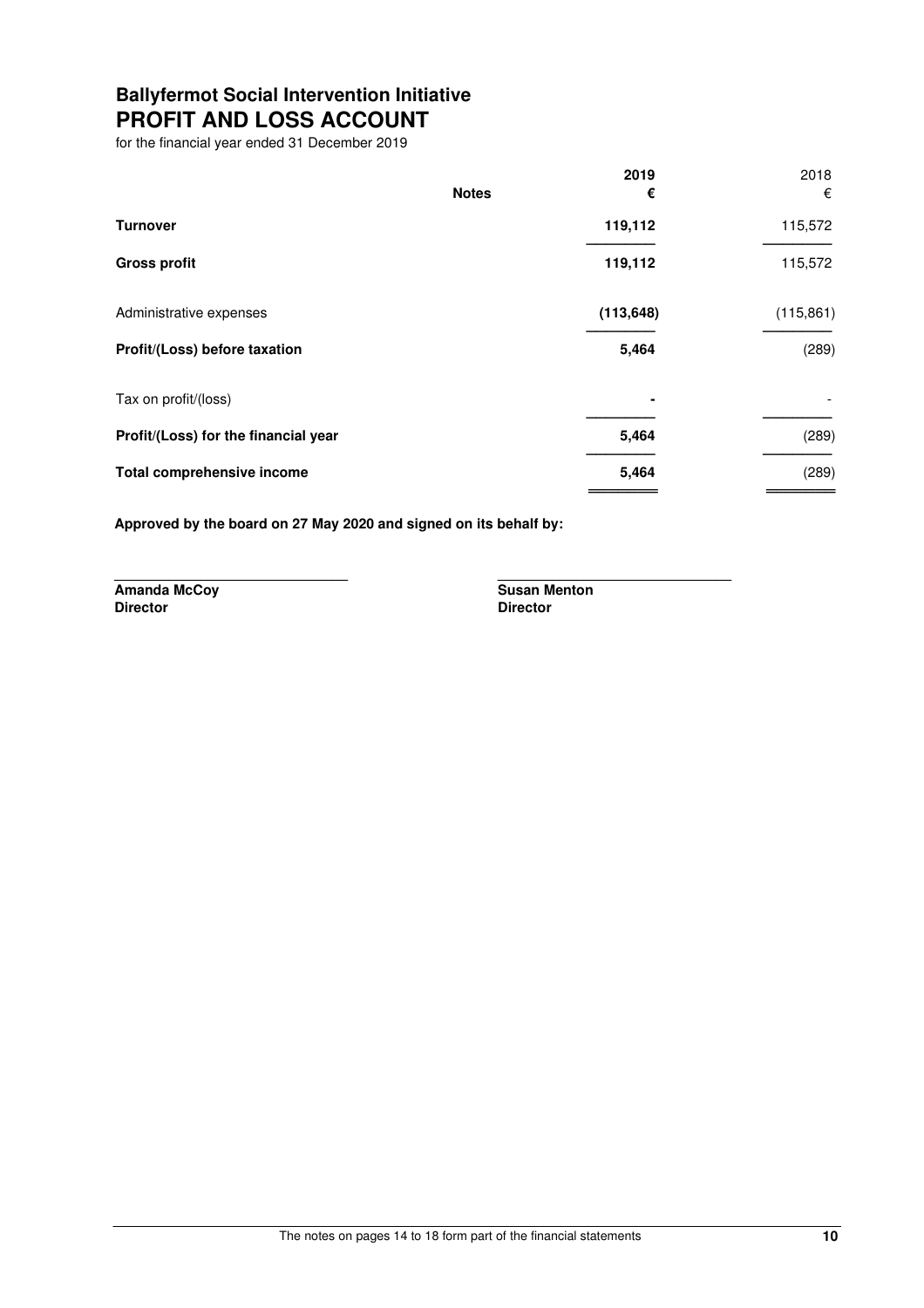## **Ballyfermot Social Intervention Initiative BALANCE SHEET**

as at 31 December 2019

|                                                | <b>Notes</b>     | 2019<br>€ | 2018<br>€ |
|------------------------------------------------|------------------|-----------|-----------|
| <b>Fixed Assets</b>                            |                  |           |           |
| Tangible assets                                | 8                | 803       | 51        |
| <b>Current Assets</b>                          |                  |           |           |
| Debtors                                        | $\boldsymbol{9}$ | 3,573     | 1,590     |
| Cash and cash equivalents                      |                  | 44,026    | 44,616    |
|                                                |                  | 47,599    | 46,206    |
| Creditors: Amounts falling due within one year | 10               | (26, 423) | (29, 742) |
| <b>Net Current Assets</b>                      |                  | 21,176    | 16,464    |
| <b>Total Assets less Current Liabilities</b>   |                  | 21,979    | 16,515    |
| <b>Reserves</b>                                |                  |           |           |
| Profit and Loss Account                        |                  | 21,979    | 16,515    |
| <b>Members' Funds</b>                          |                  | 21,979    | 16,515    |

The financial statements have been prepared in accordance with the provisions applicable to companies subject to the small companies' regime and in accordance with FRS 102 "The Financial Reporting Standard applicable in the UK and Republic of Ireland", applying Section 1A of that Standard.

**Approved by the board on 27 May 2020 and signed on its behalf by:**

**Amanda McCoy Susan Menton**<br>Director **Director Director Director**

**\_\_\_\_\_\_\_\_\_\_\_\_\_\_\_\_\_\_\_\_\_\_\_\_\_\_\_\_\_\_\_\_ \_\_\_\_\_\_\_\_\_\_\_\_\_\_\_\_\_\_\_\_\_\_\_\_\_\_\_\_\_\_\_\_**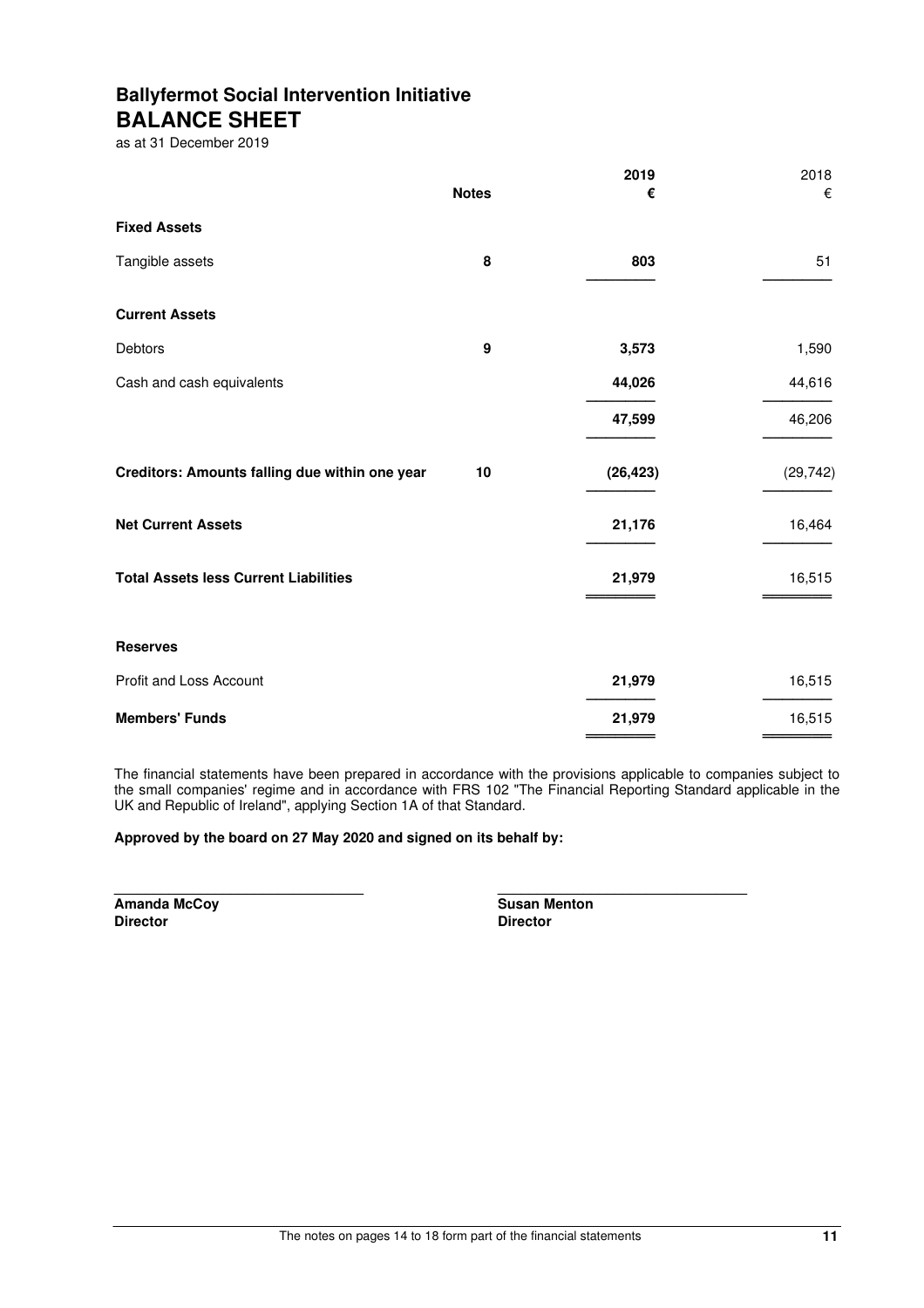# **Ballyfermot Social Intervention Initiative RECONCILIATION OF MEMBERS' FUNDS**

as at 31 December 2019

|                                | Retained<br>surplus | <b>Total</b> |  |
|--------------------------------|---------------------|--------------|--|
|                                | €                   | €            |  |
| At 1 January 2018              | 16,804              | 16,804       |  |
| Deficit for the financial year | (289)               | (289)        |  |
| At 31 December 2018            | 16,515              | 16,515       |  |
| Surplus for the financial year | 5,464               | 5,464        |  |
| At 31 December 2019            | 21,979              | 21,979       |  |
|                                |                     |              |  |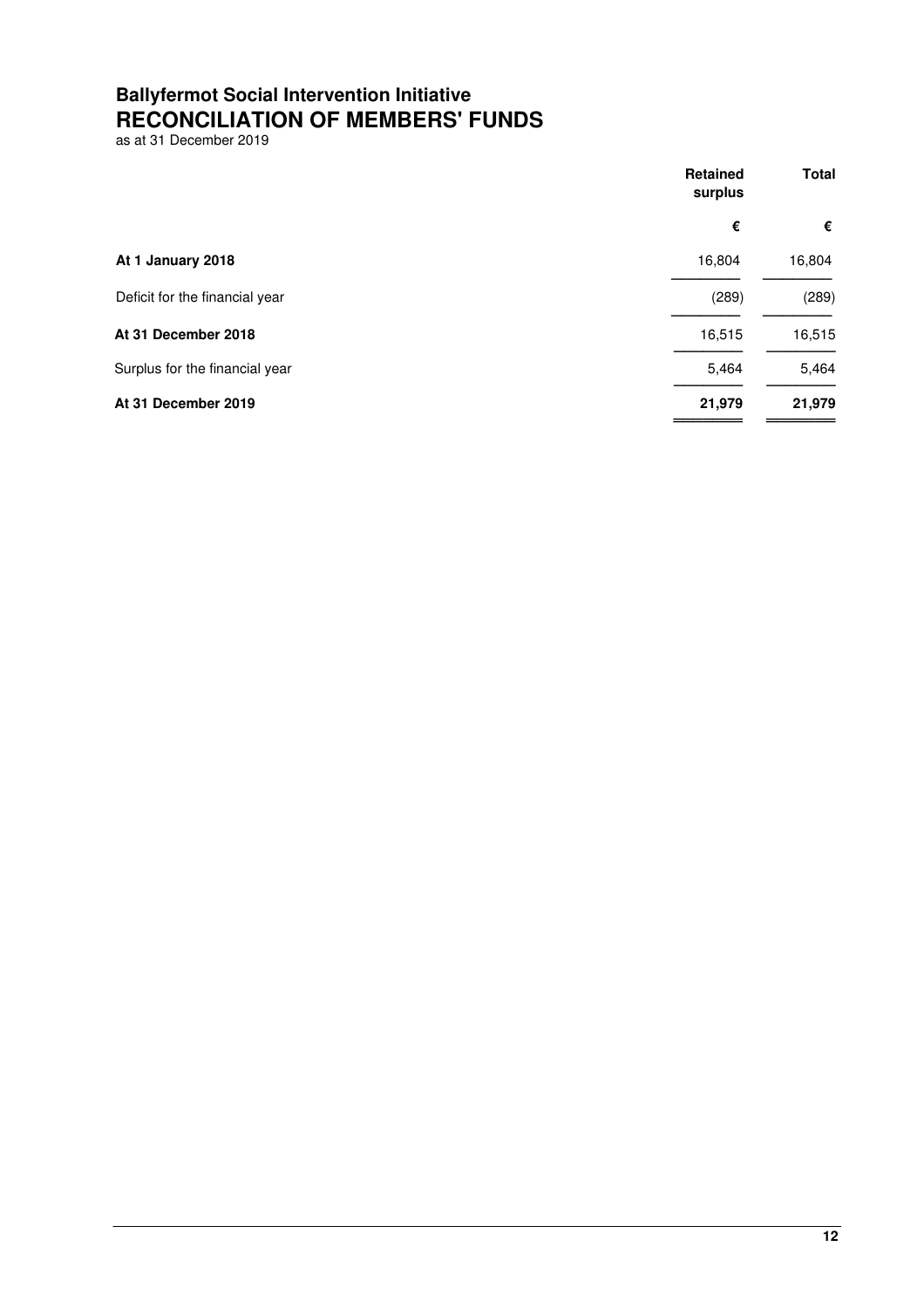# **Ballyfermot Social Intervention Initiative CASH FLOW STATEMENT**

for the financial year ended 31 December 2019

|                                                          |              | 2019    | 2018   |
|----------------------------------------------------------|--------------|---------|--------|
|                                                          | <b>Notes</b> | €       | €      |
| Cash flows from operating activities                     |              |         |        |
| Surplus/(deficit) for the financial year                 |              | 5,464   | (289)  |
| Adjustments for:                                         |              |         |        |
| Depreciation                                             |              | 253     | 248    |
|                                                          |              | 5,717   | (41)   |
| Movements in working capital:                            |              |         |        |
| Movement in debtors                                      |              | (1,983) | 2,136  |
| Movement in creditors                                    |              | (3,319) | 6,517  |
| Cash generated from operations                           |              | 415     | 8,612  |
| Cash flows from investing activities                     |              |         |        |
| Payments to acquire tangible fixed assets                |              | (1,005) |        |
|                                                          |              |         |        |
| Net (decrease)/increase in cash and cash equivalents     |              | (590)   | 8,612  |
| Cash and cash equivalents at beginning of financial year |              | 44,616  | 36,004 |
| Cash and cash equivalents at end of financial year       | 16           | 44,026  | 44,616 |
|                                                          |              |         |        |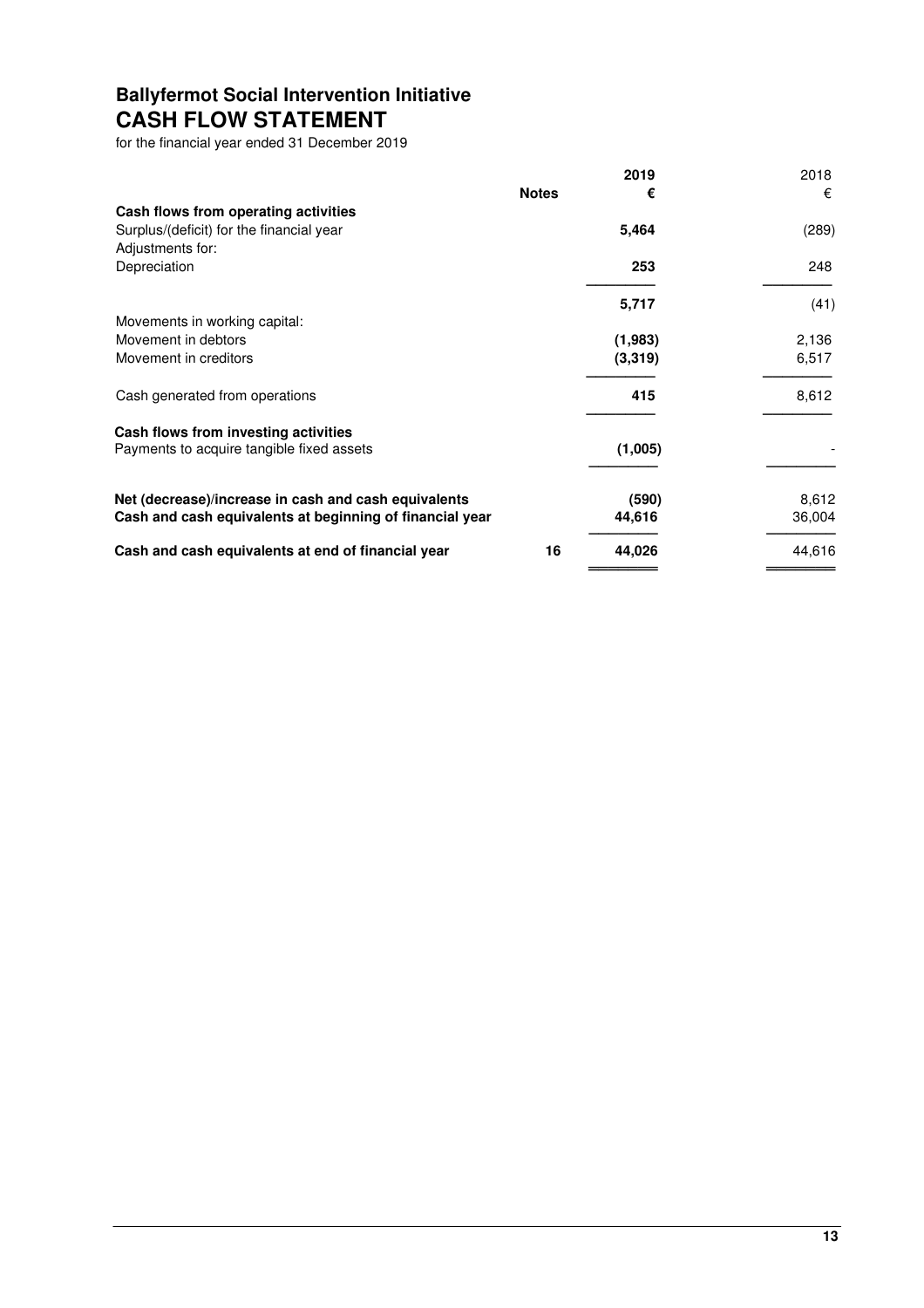for the financial year ended 31 December 2019

#### **1. GENERAL INFORMATION**

Ballyfermot Social Intervention Initiative is a company limited by guarantee incorporated in the Republic of Ireland. Company Number 365186. The registered office of the company is 83 Cherry Orchard Crescent, Cherry Orchard, Dublin 10 which is also the principal place of business of the company. The nature of the company's operations and its principal activities are set out in the Directors' Report. The financial statements have been presented in Euro  $(\epsilon)$  which is also the functional currency of the company.

#### **2. SUMMARY OF SIGNIFICANT ACCOUNTING POLICIES**

The following accounting policies have been applied consistently in dealing with items which are considered material in relation to the company's financial statements.

#### **Statement of compliance**

The financial statements of the company for the year ended 31 December 2019 have been prepared in accordance with the provisions of FRS 102 Section 1A (Small Entities) and the Companies Act 2014.

#### **Basis of preparation**

The financial statements have been prepared on the going concern basis and in accordance with the historical cost convention except for certain properties and financial instruments that are measured at revalued amounts or fair values, as explained in the accounting policies below. Historical cost is generally based on the fair value of the consideration given in exchange for assets. The financial reporting framework that has been applied in their preparation is the Companies Act 2014 and FRS 102 "The Financial Reporting Standard applicable in the UK and Republic of Ireland" Section 1A, issued by the Financial Reporting Council.

The company qualifies as a small company as defined by section 280A of the Companies Act 2014 in respect of the financial year, and has applied the rules of the 'Small Companies Regime' in accordance with section 280C of the Companies Act 2014 and Section 1A of FRS 102.

#### **Income**

Income represents revenue received from a number of sources and mainly in the form of grants received in contribution to the general and specific expenses of the organisation. Revenue is recognised as received, however when income is received with regard to specific activities, this income is recognised when the relating expenditure has been incurred.

Donations by their nature are not subject to verification until they are received and recorded. Therefore, this income is only recognised upon receipt and entry to the company's accounting system.

#### **Grant Funding**

Grants are credited to deferred revenue. Grants towards revenue expenditure are released to the profit and loss account as the related expenditure is incurred.

#### **Tangible fixed assets and depreciation**

Tangible fixed assets are stated at cost or at valuation, less accumulated depreciation. The charge to depreciation is calculated to write off the original cost or valuation of tangible fixed assets, less their estimated residual value, over their expected useful lives as follows:

Fixtures, fittings and equipment Theorem 1999 Contract the 20% Straight line

The carrying values of tangible fixed assets are reviewed annually for impairment in periods if events or changes in circumstances indicate the carrying value may not be recoverable.

#### **Cash and cash equivalents**

Cash and cash equivalents comprise cash at bank and in hand, demand deposits with banks and bank overdrafts. In the Balance Sheet bank overdrafts are shown within Creditors.

#### **Trade and other creditors**

Trade and other creditors are initially recognised at fair value and thereafter stated at amortised cost using the effective interest rate method, unless the effect of discounting would be immaterial, in which case they are stated at cost.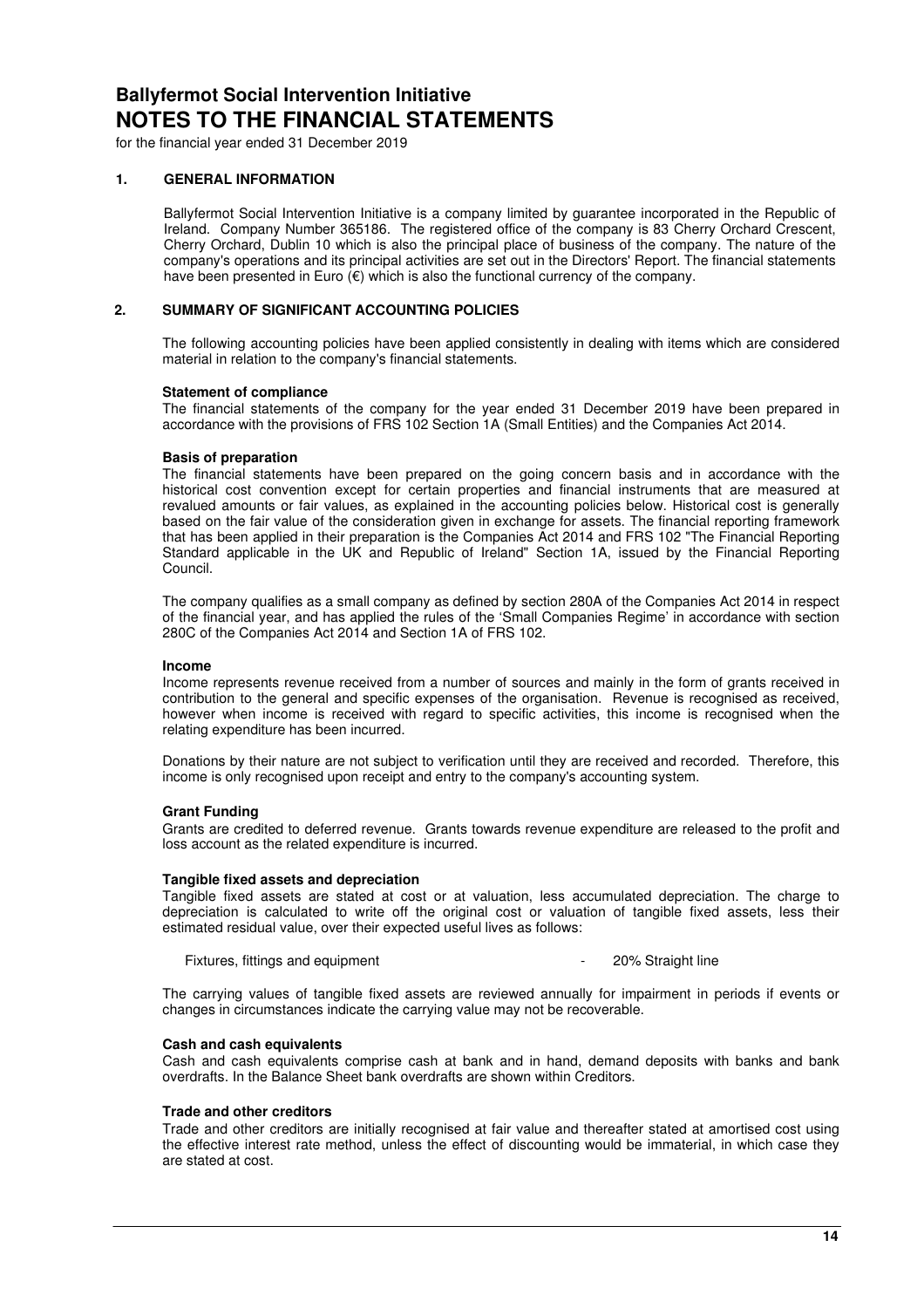for the financial year ended 31 December 2019

#### **Taxation**

No charge to Corporation Tax arises as this company is a registered charity. Charity Number CHY 15471.

#### **3. GOING CONCERN**

The activities of the company are largely financed by the receipt of grant aid from Department of Health, Drug Prevention Unit as allocated by City of Dublin Youth Services Board and Dublin City Council. This funding will be continued until 31 December 2020 but no assurances can be provided in respect of periods after that date.

Since 31 December 2019, the spread of COVID-19 has severely impacted on many local economies around the world. On 28th March in response to Government guidelines for social distancing efforts related to the spread of COVID-19, the Company decided that it would temporarily close the office and reopening remains unclear at this time. The staff remains in contact with its clients, suppliers and funders by email, telephone and other electronic means.

The directors believe that it would be extremely difficult for the company to continue in its current operational mode without the continued financial support of City of Dublin Youth Services Board and Dublin City Council. Should there be a reduction in funding from these agencies, the directors are confident that they will be able to reduce costs accordingly to ensure that ongoing expenses are in line with recurring incomes.

On that basis of all of the above, the directors, after making enquires, have a reasonable expectation that the company has adequate resources to continue operating for the foreseeable future having regarding to the company's income prospects and a review of finances for the next twelve months from the date of signing the financial statements. For this reason, the going concern basis continues to be adopted in preparing the financial statements.

#### **4. PROVISIONS AVAILABLE FOR AUDITS OF SMALL ENTITIES**

In common with many other businesses of our size and nature, we use our auditors to assist with the preparation of the financial statements.

| <b>OPERATING SURPLUS/(DEFICIT)</b>                    | 2019 | 2018 |
|-------------------------------------------------------|------|------|
|                                                       |      |      |
| Operating surplus/(deficit) is stated after charging: |      |      |
| Depreciation of tangible fixed assets                 | 253  | 248  |
|                                                       |      |      |

#### **6. EMPLOYEES**

The average monthly number of employees, including directors, during the financial year was 3 , (2018 - 3).

|                            | 2019<br><b>Number</b> | 2018<br>Number |
|----------------------------|-----------------------|----------------|
| Management                 |                       |                |
| Outreach worker            |                       |                |
| Administration (part-time) |                       |                |
|                            |                       | 3              |
|                            |                       |                |

#### **7. WAGES & SALARIES**

All employee salaries were within the band of €10,000 to €45,000. No employee received a salary in excess of €60,000 in 2019.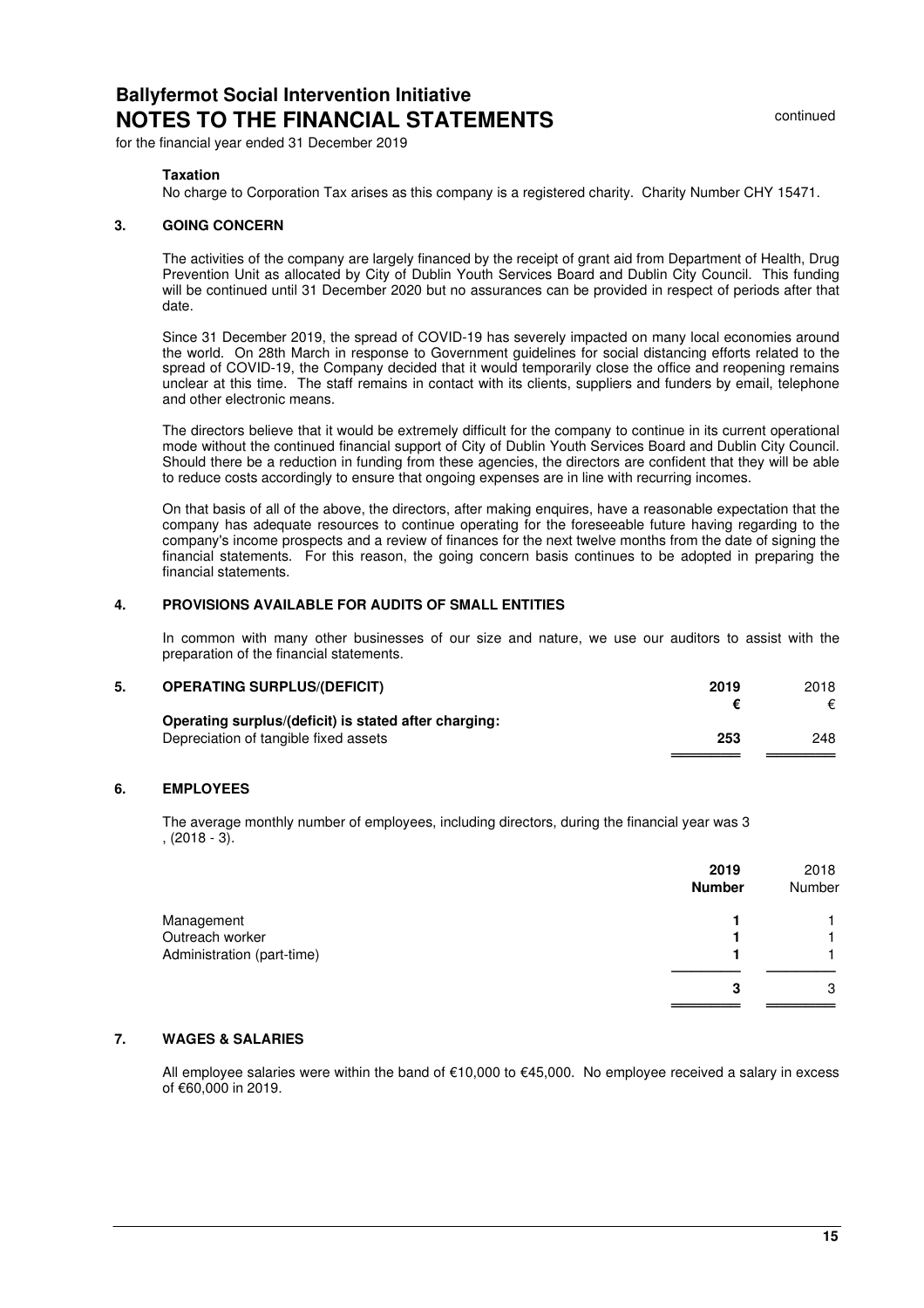### for the financial year ended 31 December 2019

#### **8. TANGIBLE FIXED ASSETS**

|     |                                     | Fixtures,<br>fittings and<br>equipment<br>€ | <b>Total</b><br>€ |
|-----|-------------------------------------|---------------------------------------------|-------------------|
|     | Cost                                |                                             |                   |
|     | At 1 January 2019                   | 13,712                                      | 13,712            |
|     | Additions                           | 1,005                                       | 1,005             |
|     | At 31 December 2019                 | 14,717                                      | 14,717            |
|     | Depreciation                        |                                             |                   |
|     | At 1 January 2019                   | 13,661                                      | 13,661            |
|     | Charge for the financial year       | 253                                         | 253               |
|     | At 31 December 2019                 | 13,914                                      | 13,914            |
|     | Net book value                      |                                             |                   |
|     | At 31 December 2019                 | 803                                         | 803               |
|     | At 31 December 2018                 | 51                                          | 51                |
| 9.  | <b>DEBTORS</b>                      | 2019<br>€                                   | 2018<br>€         |
|     |                                     |                                             |                   |
|     | Prepayments                         | 3,573                                       | 1,590             |
| 10. | <b>CREDITORS</b>                    | 2019                                        | 2018              |
|     | Amounts falling due within one year | €                                           | €                 |
|     | Taxation                            | 6,777                                       | 9,156             |
|     | Accruals                            | 4,646                                       | 3,113             |
|     | Deferred Income                     | 15,000                                      | 17,473            |
|     |                                     | 26,423                                      | 29,742            |
| 11. | <b>GRANT FUNDING</b>                | 2019                                        | 2018              |
|     |                                     | €                                           | €                 |
|     | CDYSB - LDF Interim Grant           | 97,742                                      | 97,742            |
|     | Dublin City Council                 | 17,800                                      | 15,000            |
|     | Other small grant funds             | 3,430                                       | 1,680             |
|     |                                     | 118,972                                     | 114,422           |
|     |                                     |                                             |                   |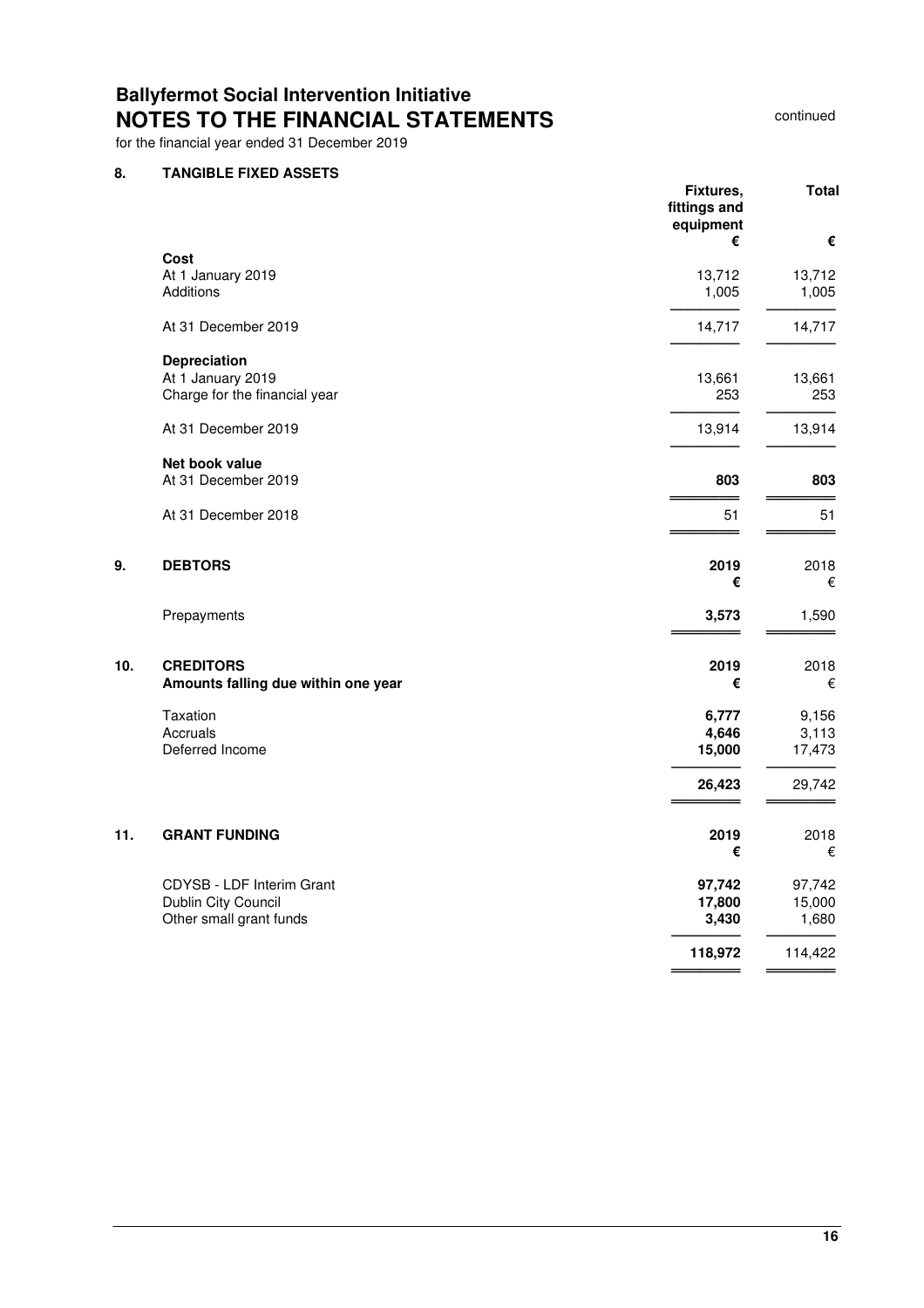for the financial year ended 31 December 2019

### **12. Government Department & Agency Funding**

| <b>Agency</b>                              | <b>CDYSB (City of Dublin Youth Services Board)</b>                                                                                                                      |
|--------------------------------------------|-------------------------------------------------------------------------------------------------------------------------------------------------------------------------|
| Government Department                      | Department of Health - Drugs Prevention Unit                                                                                                                            |
| <b>Grant Programme</b>                     | Local Drugs Task Force Interim Grant                                                                                                                                    |
| Purpose of the Grant                       | Education and prevention in accordance with the application and<br>service level agreement in 2019                                                                      |
| Term                                       | 1 January to 31 December 2019                                                                                                                                           |
| <b>Total Fund</b>                          | €97,742                                                                                                                                                                 |
| Expenditure                                | €97,742                                                                                                                                                                 |
| Fund deferred or due at financial year end | Nil                                                                                                                                                                     |
| Received in the financial year             | €97,742                                                                                                                                                                 |
| Capital Grant                              | None                                                                                                                                                                    |
| <b>Local Authority</b>                     | <b>Dublin City Council</b>                                                                                                                                              |
| Purpose of the Grant                       | To support the continued employment of the Men's Development<br>Worker in 2019                                                                                          |
| Term                                       | 1 January to 31 December 2019                                                                                                                                           |
| <b>Grant Amount</b>                        | €15,000                                                                                                                                                                 |
| Fund deferred                              | €15,000                                                                                                                                                                 |
| Received in 2019                           | €15,000                                                                                                                                                                 |
| <b>Agency</b>                              | <b>Ballyfermot Chapelizod Partnership</b>                                                                                                                               |
| Government Department                      | Department of Rural & Community Development. Co-funded by<br>the European Social Fund under the Programme for<br>Employability, Inclusion and Learning (PEIL) 2014-2020 |
| <b>Grant Programme</b>                     | "Good to Go Life Fitness Programme" under BCP's Lifelong<br>Learning Programmes                                                                                         |
| Purpose of the Grant                       | "Good to Go - Life Fitness" for I Can young mothers' group in<br><b>Cherry Orchard</b>                                                                                  |
| Term                                       | 1 January to 31 December 2019                                                                                                                                           |
| <b>Total Fund</b>                          | €1,500                                                                                                                                                                  |
| Expenditure                                | €1,500                                                                                                                                                                  |
| Received in the financial year             | €1,500                                                                                                                                                                  |
| Capital Grant                              | Nil                                                                                                                                                                     |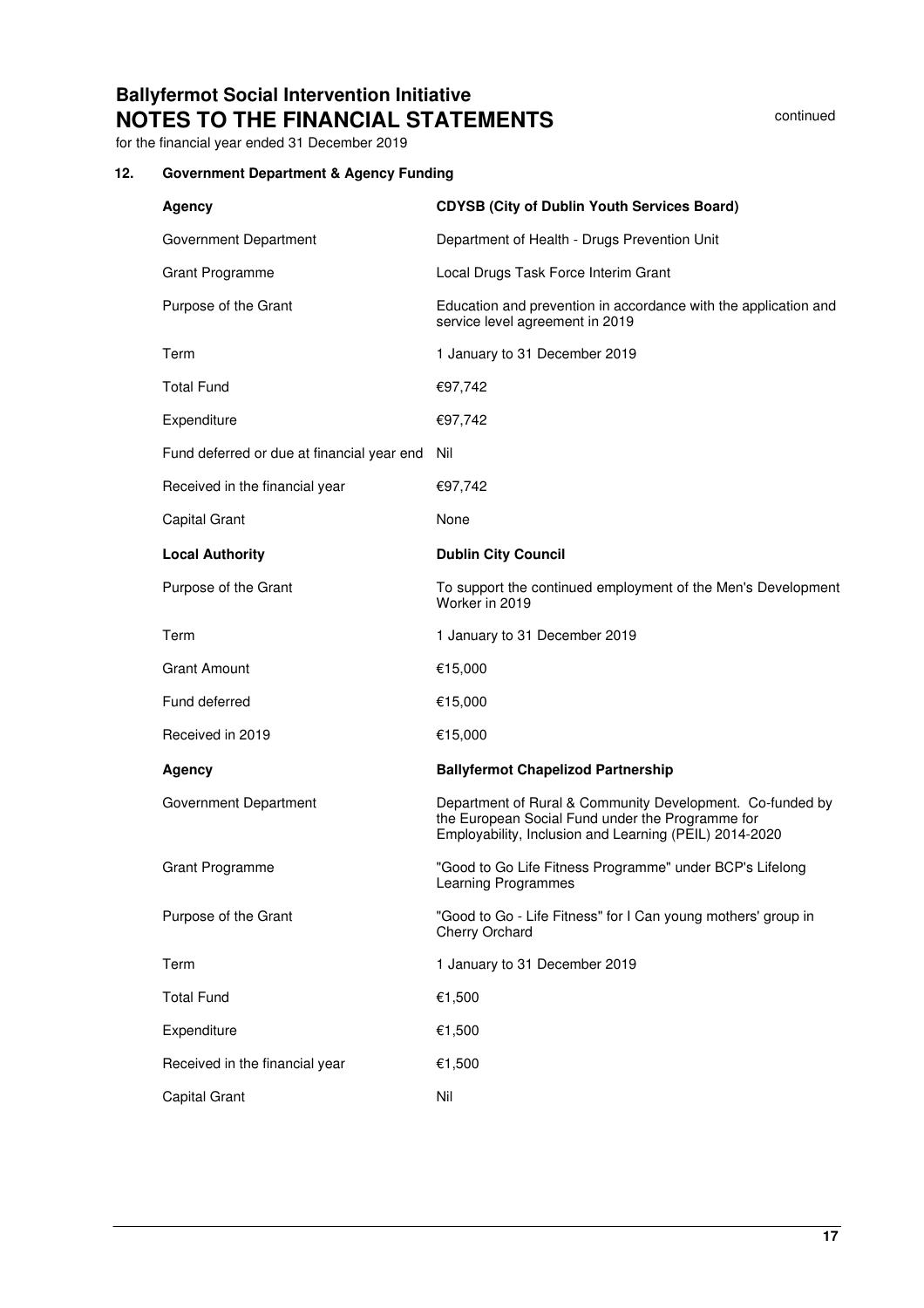for the financial year ended 31 December 2019

#### **13. STATUS**

The liability of the members is limited.

Every member of the company undertakes to contribute to the assets of the company in the event of its being wound up while they are members, or within one year thereafter, for the payment of the debts and liabilities of the company contracted before they ceased to be members, and of the costs, charges and expenses of winding up, and for the adjustment of the rights of the contributors among themselves, such amount as may be required, not exceeding € 2.

#### **14. CAPITAL COMMITMENTS**

The company had no material capital commitments at the financial year-ended 31 December 2019.

#### **15. POST-BALANCE SHEET EVENTS**

Since 31 December 2019, the spread of COVID-19 has severely impacted on many local economies around the world.

In response to measures being taken by Government guidelines to contain the spread of the virus including social distancing and closures of non-essential services, the Company decided on 28th March to temporarily close the office to the public. The Company remains providing services to its clients by email, telephone and other electronic means.

The Company has determined that these events are non adjusting subsequent events. Accordingly, the financial position and results of operations as of and for the year ended 31 December 2019 have not been adjusted to reflect their impact.

The duration and impact of the COVID-19 pandemic, as well as the effectiveness of government responses, remains unclear at this time. It is not possible to reliably estimate the duration and severity of these consequences, as well as their impact on the financial position and results of the Company for future periods.

| 16. | <b>CASH AND CASH EQUIVALENTS</b> | 2019   | 2018<br>€ |
|-----|----------------------------------|--------|-----------|
|     | Cash and bank balances           | 44.026 | 44.616    |

#### **17. APPROVAL OF FINANCIAL STATEMENTS**

The financial statements were approved and authorised for issue by the board of directors on 27 May 2020.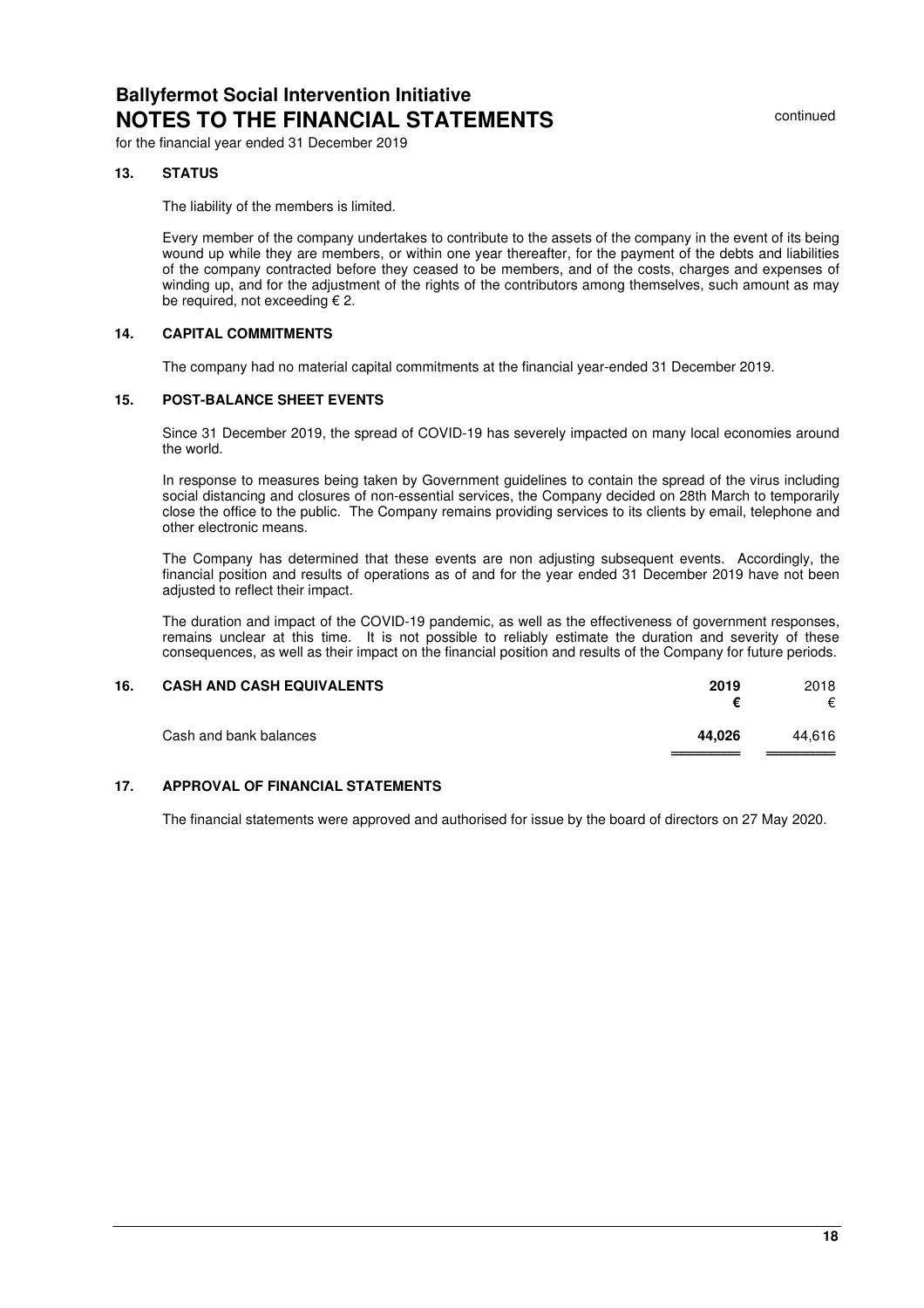### **BALLYFERMOT SOCIAL INTERVENTION INITIATIVE**

### **SUPPLEMENTARY INFORMATION**

### **RELATING TO THE FINANCIAL STATEMENTS**

### **FOR THE FINANCIAL YEAR ENDED 31 DECEMBER 2019**

### **NOT COVERED BY THE REPORT OF THE AUDITORS**

### **THE FOLLOWING PAGES DO NOT FORM PART OF THE AUDITED FINANCIAL STATEMENTS**